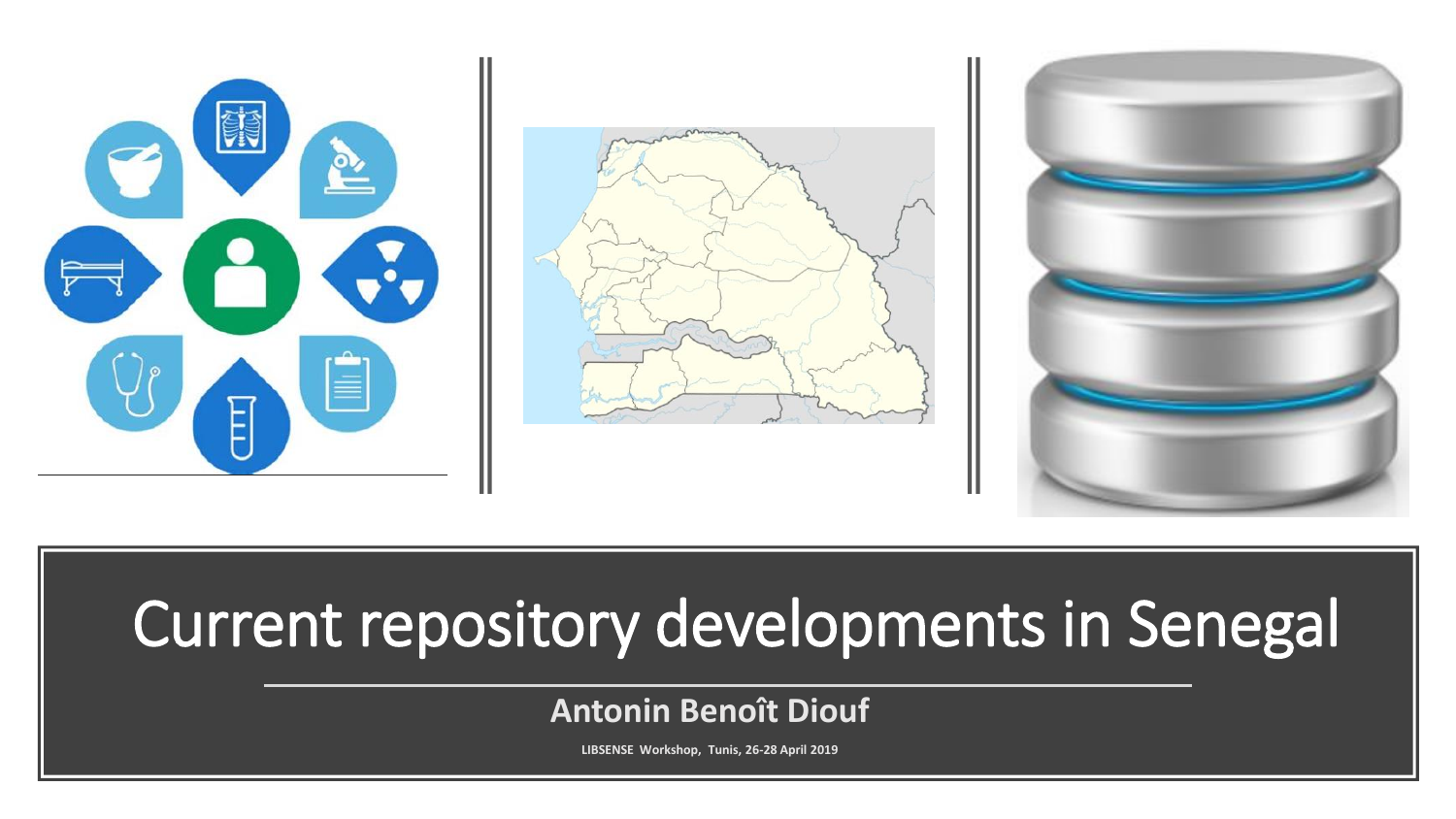## What works

❑Classical approach:

- Focus on metadata records: OPAC, offline catalogs (managed under ILMS)
- Digital library: one-way submission (from and by the librarian, the « Greenstone syndrom »). No self-archiving from producers and authors
- ❑Intra-collaboration: under Consortium (COBESS) Umbrella since 2005. Effort of standardization and harmonization of practices for the 45 institutions
- ❑Support from international partnership: IRD and the BEEP [project](http://www.beep.ird.fr/cgi-bin/library.cgi) ; French [Government](https://web.archive.org/web/20140106154905/http:/www.sist.sn/rubrique.php3?id_rubrique=3&recalcul=oui) with the SIST project (around 7 fullext collections from Senegal available online)
- ❑Local initiatives: UCAD Digital [library.](http://bibnum.ucad.sn/greenstone/cgi-bin/library.cgi?site=localhost&a=p&p=about&c=theses&l=fr&w=utf-8) IDEP [Document](http://www.unidep.org/library/) Server

❑OA advocacy: yearly OA week/by COBESS

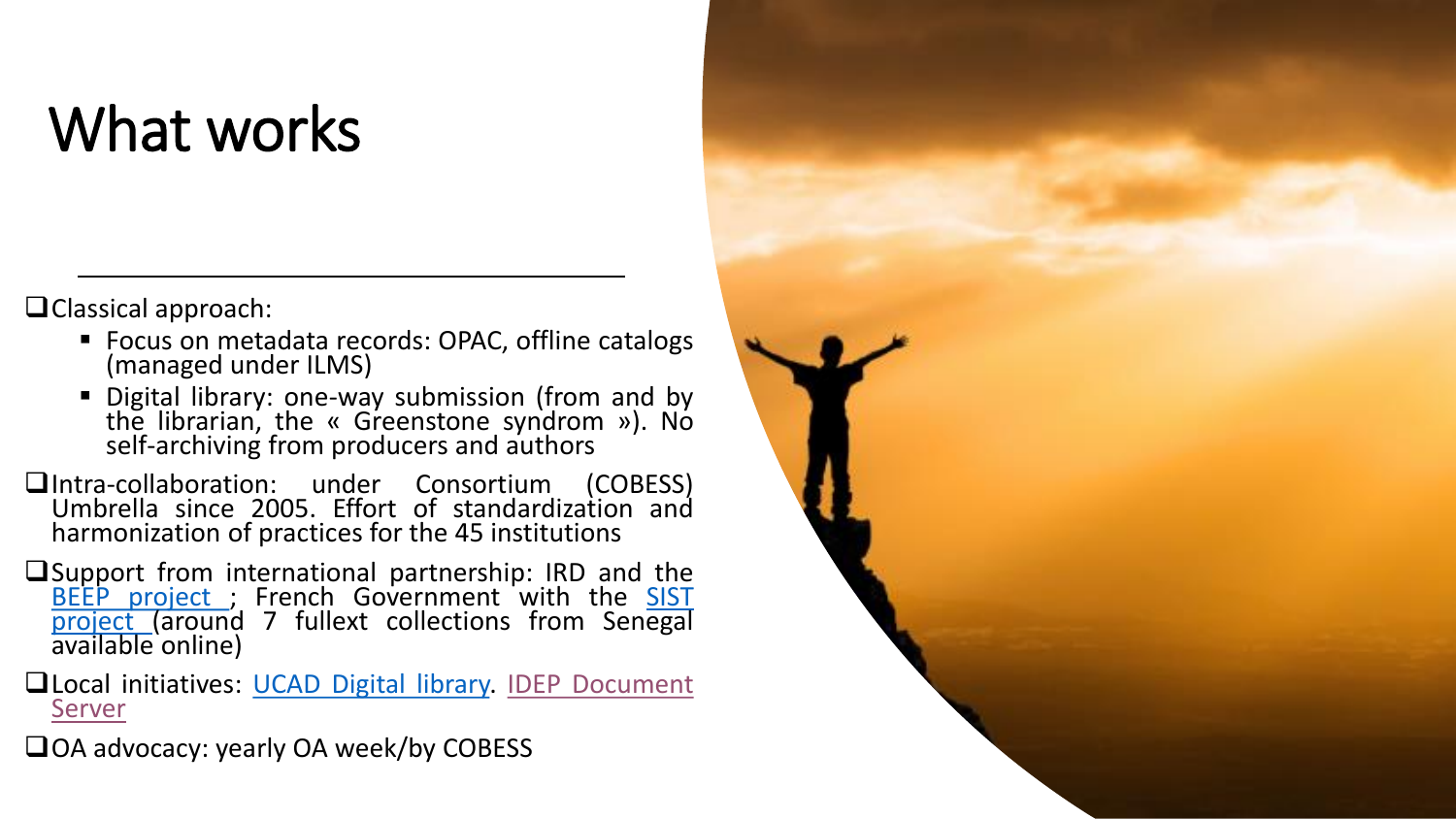# What is not working

### ❑**'Modern' approach:**

- **Institutional repository philosophy (going behind the « Greenstone Syndrom »)**
- **Open archives: Green (self-archiving)**
- **Open Journals development**
- **Open science behaviour…**

### ❑**Sustainability:**

▪ **Projects & programs fall down after a certain period of activity (i.e.** *Biens culturels [africains;](http://bca.ucad.sn/jspui/)* **SENEGALIST: Senegalese Scientifical Heritage Open Archive Test platform)**

### ❑**Partitioning:**

▪ **Librarians are not working closely with IT specialists in a spontaneous way.**

#### ❑**Scholarly communication promotion:**

▪ **Librarians to invest themselves in acquiring the related skills, LIS Department to propose appropriate syllabus and practical learning**

### **Open Movement Literacy**

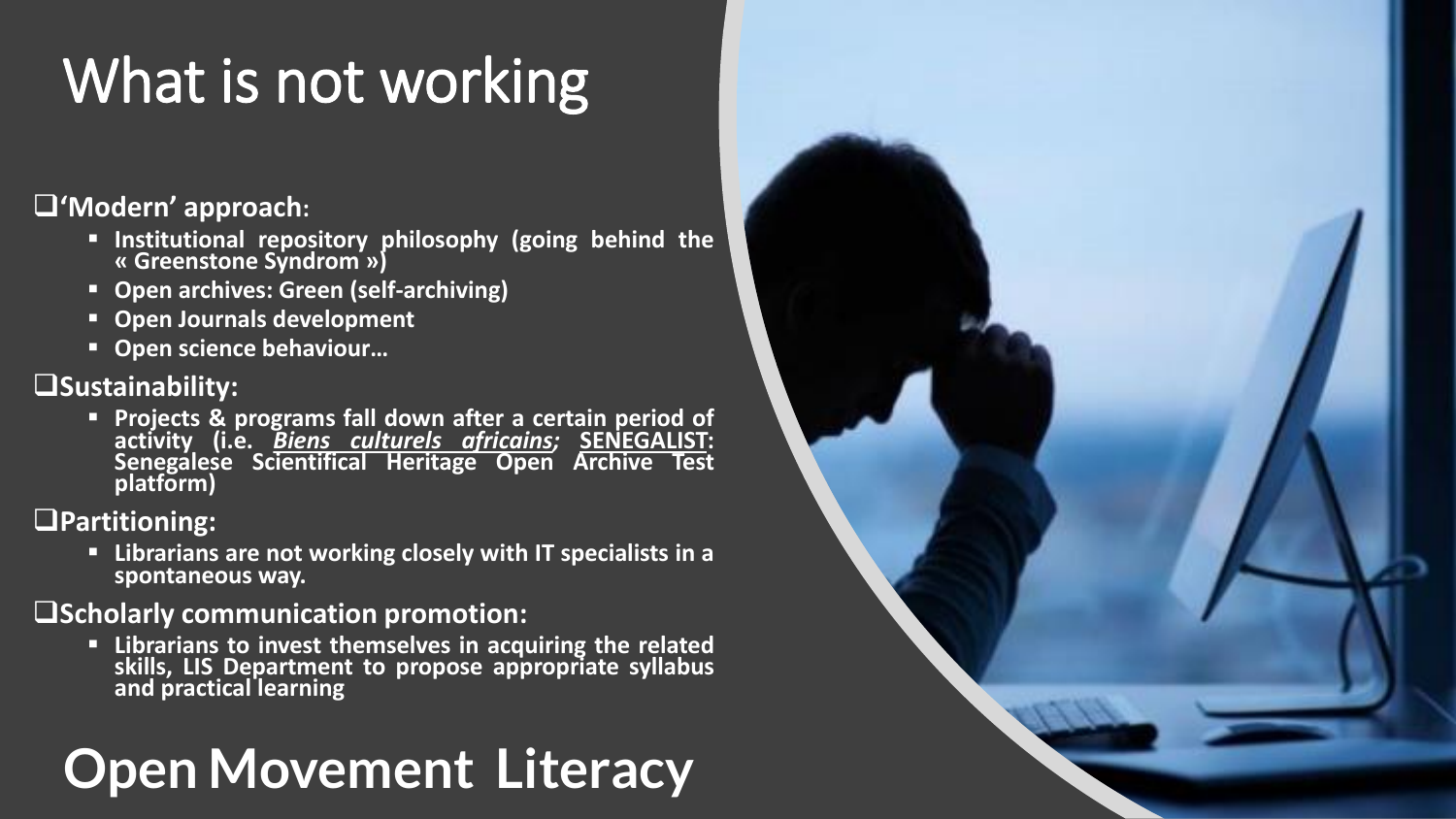**Lack of support from Decision makers (Academia, Administration) in terms of policy, funding…**

**Lack of Involvment (Researchers, Scientists, Students) in terms of Data & Knowledge sharing**

**Lack of Capacity development (Librarians, Information professionals) in terms of Systems retooling, Advocacy,..**

**Lack of technological means. Connectivity gap remains critical in some academic institutions**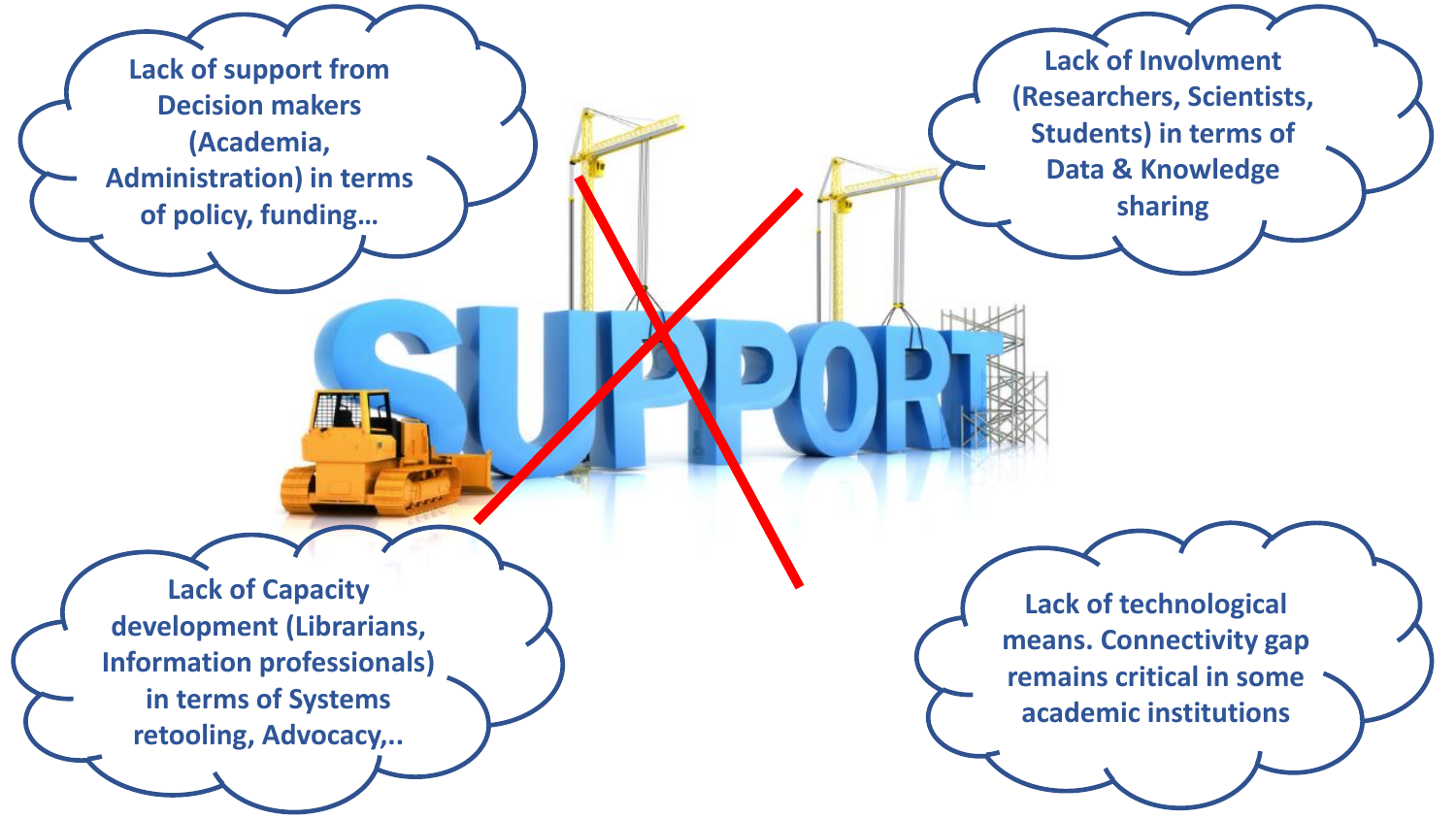### Why?

### **LIBRARIANS**

**are still preaching in a desert are delivered to themselves**

**remain accommodating themselves with the status quo** 

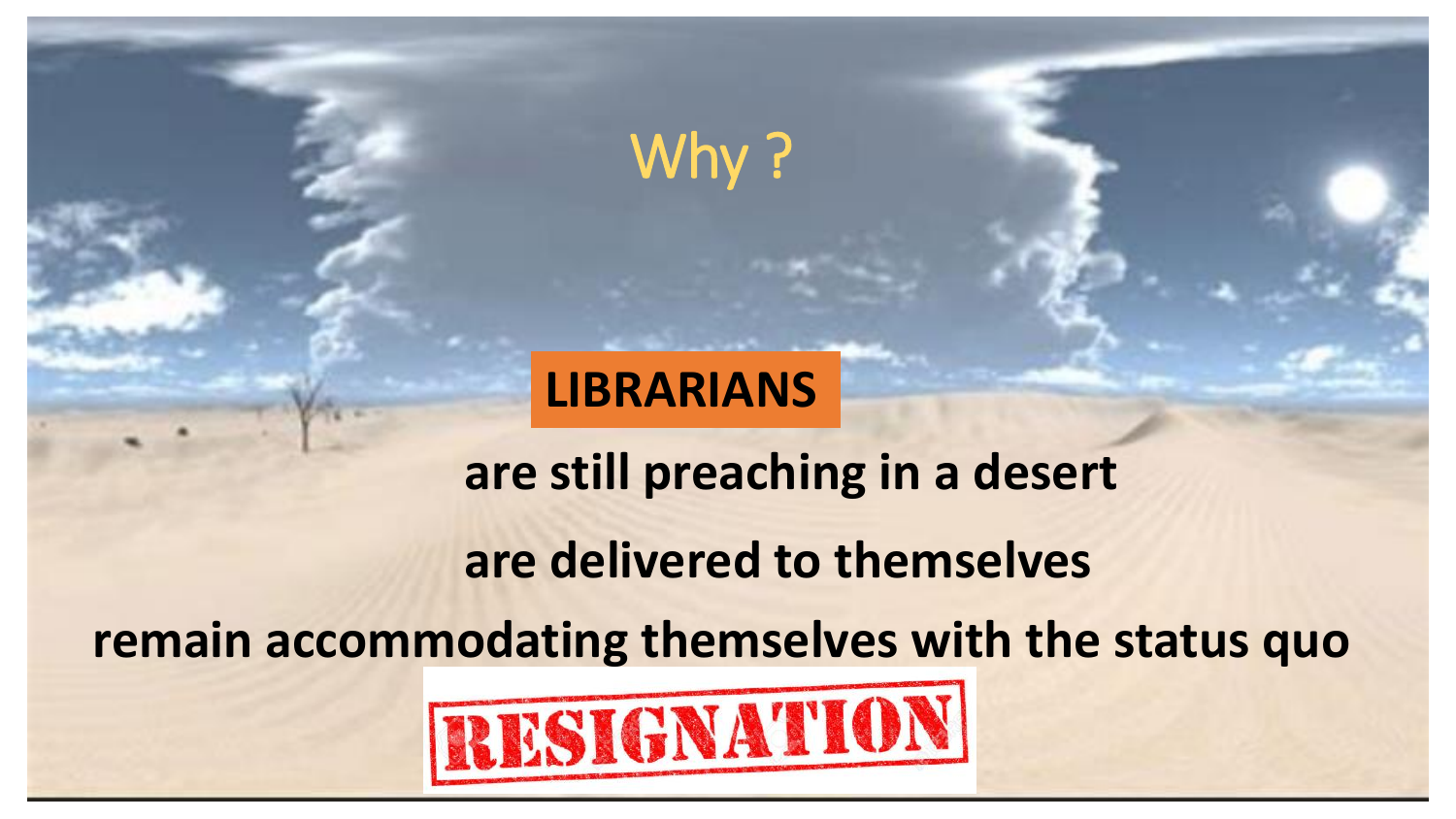# The TIPPING POINT HOW LITTLE THINGS CAN MAKE A BIG DIFFERENCE  $|CO|$

# What we need

*In an incentive perspective*

**Which is "that magic moment when an idea, trend, or social behavior crosses a threshold, tips, and spreads like wildfire." (Malcolm Gladwell 2002)**

### **it's up to us to find it!**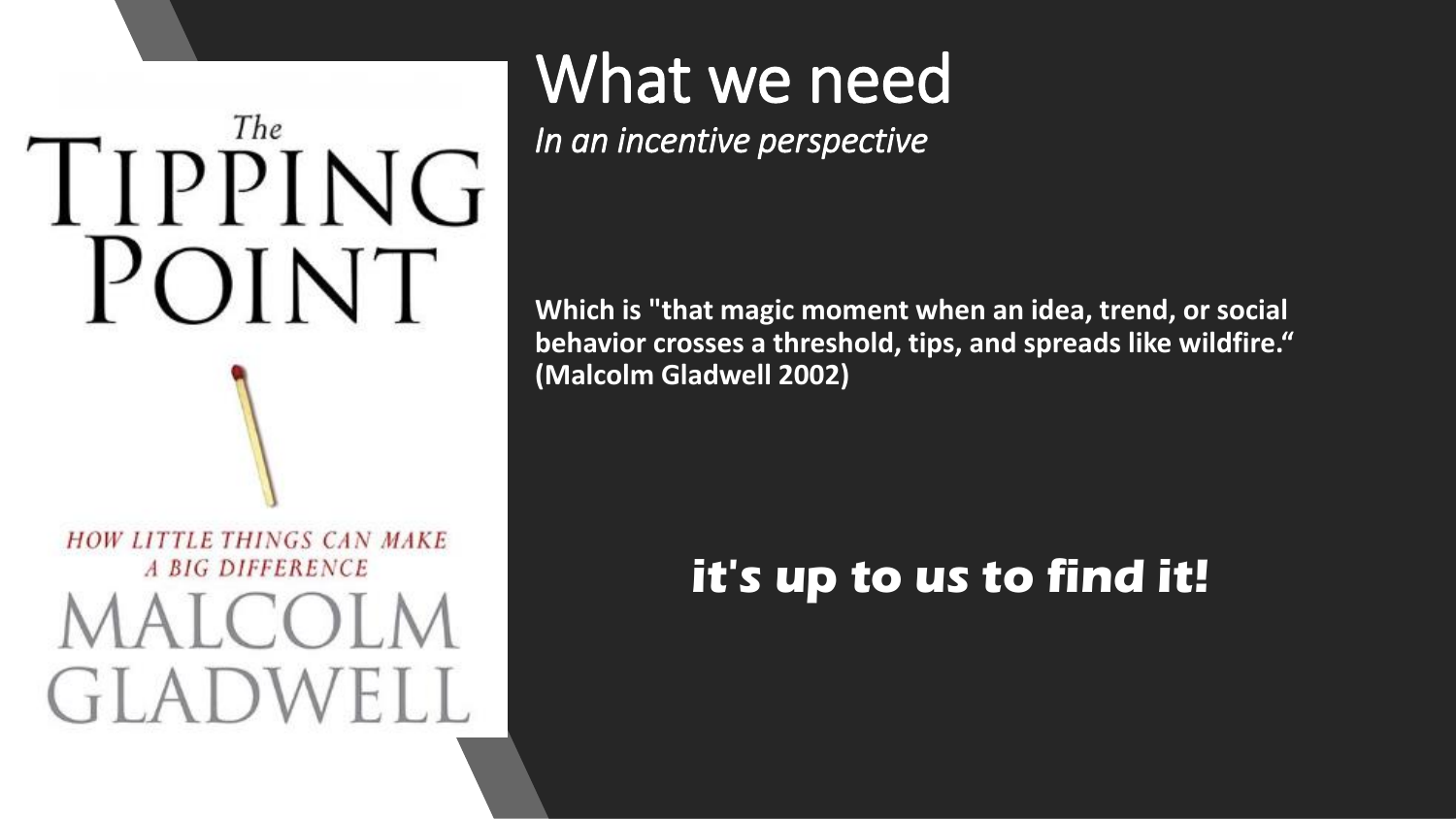### **IKM Scheme process: IKTUS Model** (**I**nformation & **K**nowledge **T**ailored for **U**ser **S**atisfaction)



Part of my paper as a Guest Speaker for the

#### *i*-IKM 2019

### **CONFERENCE**

Held in **Dhaka, Bangladesh**, 25- 27 April 2019, and titled: **"**Meanstreaming IKM strategies in policy making processes to ensure SDGs achievements in Africa**"**

> **Align the Access to Scientific Information & Knowledge related programs to National and international projects, e.g. SDGs**

> > $\overline{\phantom{a}}$

Antonin Benoît Diouf, 2019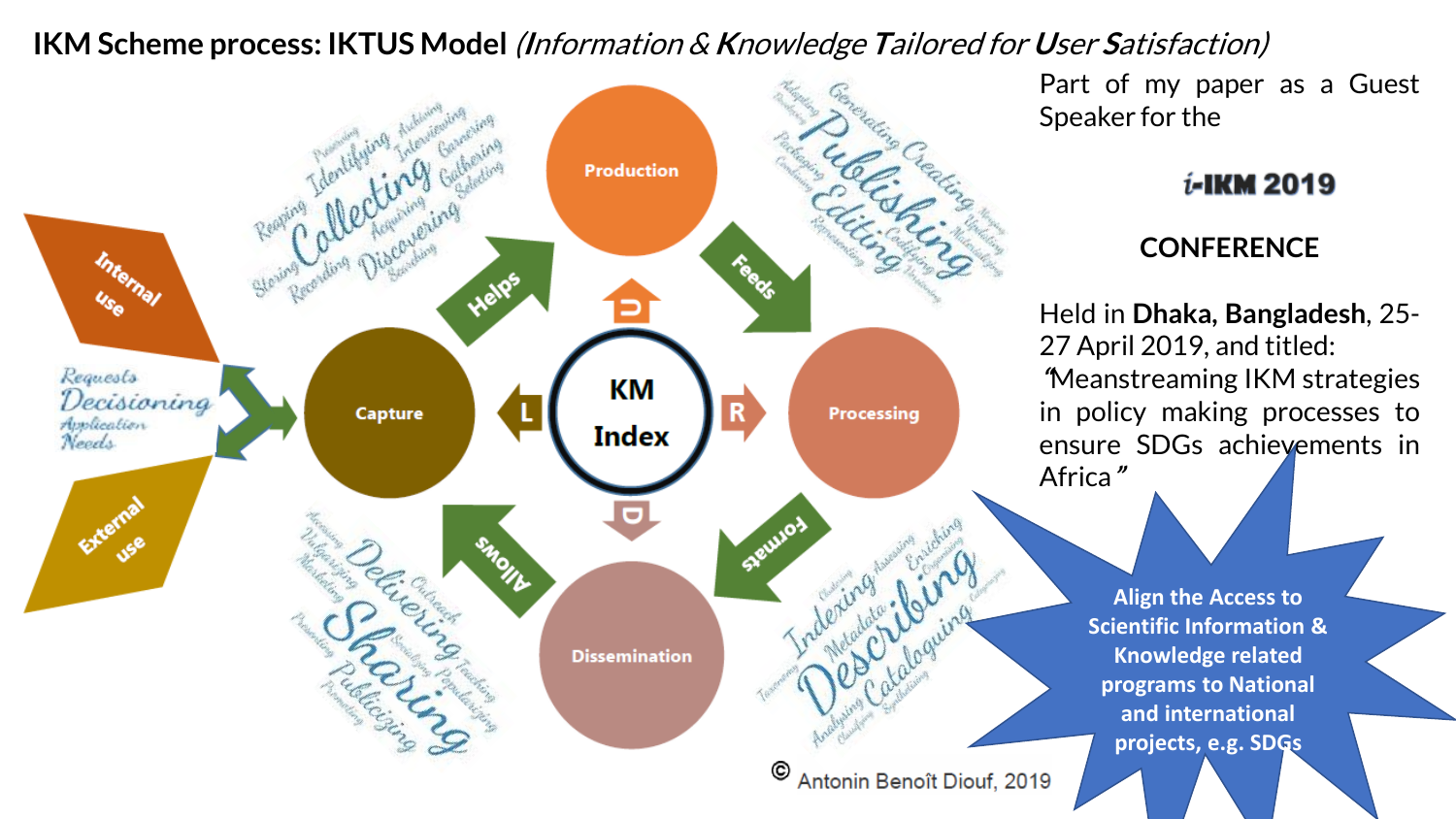#### **End User-based driven**

**Applies to all kind of knowledge (tacit and explicit)**

#### **Applies to any type of organization at any level**

**guidelines, & an involvement of stakeholders at a large scale as users, producers, manufacturers, communicators (Librarians, Scholars, printers, IT, Open-publishers)**

**Usage as the fishtailthat drive the process**

### **Keywords & tags in active form representing sea waves and encircling every pillar**

**The fish symbol because itlives and performs only in its natural environment "Fish do not swim,they are carried by the water"(Taoist philosophy) Based on LIS norms, standards ,**

> **Can be used as a KM Index (KMI) with indicators for evaluation or a Theory of change in strategic planning**